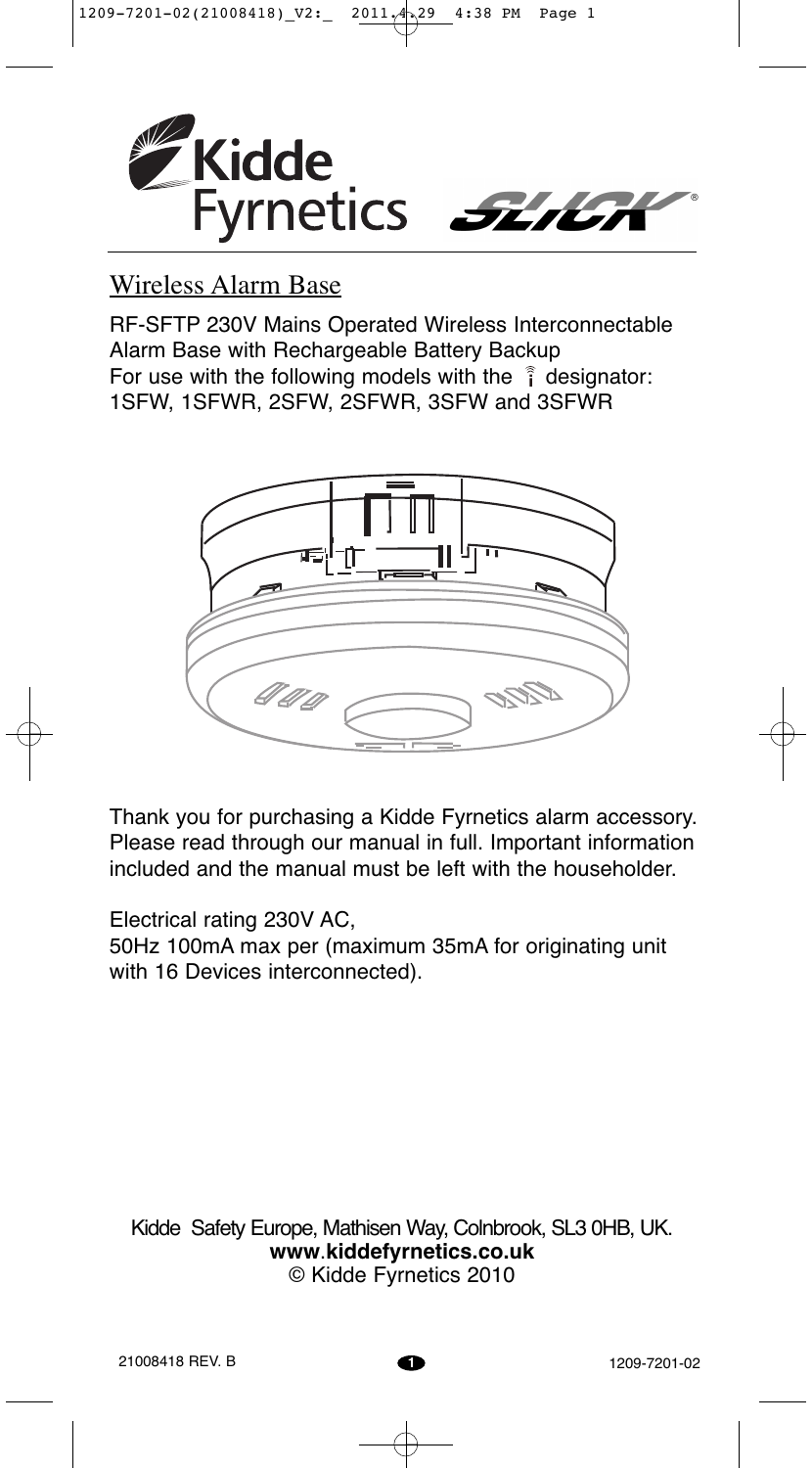# Introduction

The RF-SFTP wireless base can be fitted with Kidde Heat and Smoke Alarm models that have the  $\hat{i}$  designation following the model number.

Up to 15 wireless bases can be fitted in a system due to constraints of the supervised system (see installers guide of alarm for limits of alarms). Although the RF system is limited 15 bases, the system can have up to 24 devices.

**Warning**: Do not interconnect two wireless bases with the hardwire as well. This will cause a signal loop that will never exit alarm once started.

The wireless base uses radio signals to interconnect alarms. When installed, if one unit alarms for an event it will communicate with the other alarms using radio communication. Remote test and hush functionality can also be added wirelessly using the KN-RTH-RF accessory

### **Unit does not support carbon monoxide alarm signals**

The wireless base will not recognize a signal from an interconnected CO alarm. However, an interconnected CO alarm will not hinder the wireless base system. The wireless base will only receive and transmit smoke and heat alarm signals.

This wireless base is mains powered having a rechargeable battery system providing back up power for approximately 3 months on mains failure.

## Installation Instructions – Introduction

This wireless base is designed for installation by a competent, qualified electrician, in accordance with the latest I.E.E. Regulations and complying with relevant building regulations.

- Read these instructions thoroughly before proceeding. People's lives depend on it.
- This manual is for use by qualified electricians.
- Wireless alarm base and attached alarms must be powered by a constant 230V AC, 50Hz supply that is not controlled by any form of switch. It is not suitable to be connected being controlled / supplied by a light dimmer circuit. Failure to comply with this directive may lead to product failure / overheating of components which is outside the terms of the guarantee.

### **WARNING:**

This alarm cannot be operated from power derived from a square wave or modified sine wave inverter. These types of inverters are sometimes used to supply power to the structure in off grid installations, such as solar or wind derived power sources. These power sources produce high peak voltages that will damage the alarm.

Kidde recommends to connect alarms and bases to a dedicated circuit that is separately electrically protected. This helps minimise interference (EMI) on alarm interconnect line from CFL's, dimmers, LV transformers etc.

• This wireless base will not detect smoke or heat and must be installed in conjunction with the specified alarms. Only connect to the specified models of smoke or heat alarm. Do not connect to any other brand of alarm/auxilary device unless approved by Kidde.

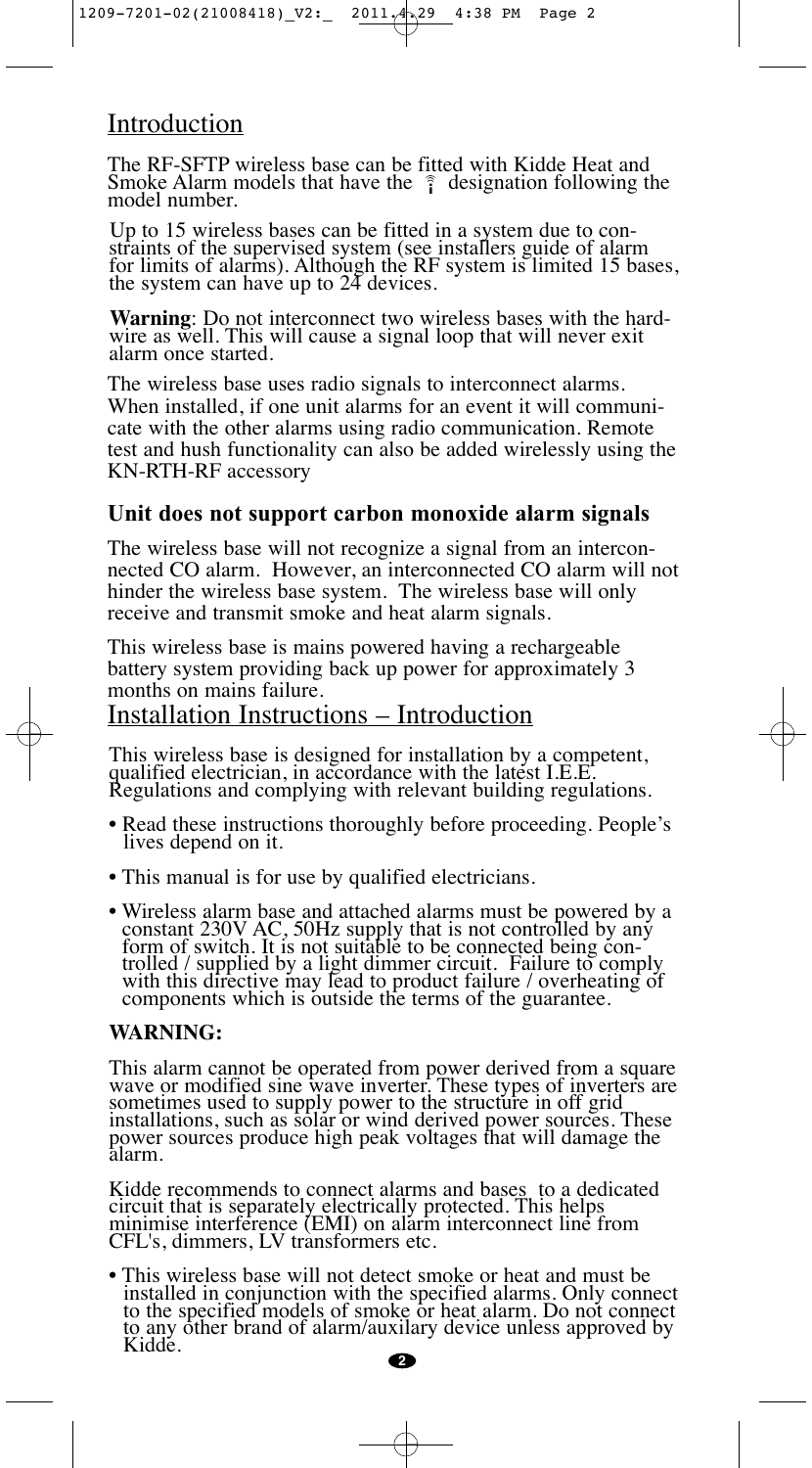• The earth terminal connection provided is for termination purposes only and is NOT electrically connected within the sealed alarm / base units.

#### **Danger – electrical shock hazard!**

Do NOT subject the alarm circuit to insulation resistance testing with the alarm / base units connected. Failing to do so will cause damage outside the terms of the guarantee provisions.

Never restore power supply until all alarms are completely installed, doing so before hand can cause serious injury.

Do not install in a dripping, water splashing, or very humid area.

#### **Interconnecting**

To connect all alarms with wireless bases use only the line and neutral lines, do not connect to the I/O terminal.



To expand an existing interconnected system, connect a wireless base to one alarms of the hardwired system and then and additional wireless base at each new location. DO NOT HARDWIRE INTERCON-NECT TWO ALARMS WITH WIRELESS BASE TOGETHER.



These are double insulated products and do not need earthing: never use earth conductor to interconnect – use 3 core and earth cable. Use black in 3 core & earth cabling, for interconnect line. If installing using old cabling (different colors), take great care / follow IEE Reqs.

A maximum of 24 Kidde devices may be interconnected in a multiple station arrangement the interconnect system should not exceed 12 Smoke Alarms and/or 18 alarms total (Smoke, Heat, CO and etc). With 18 alarms interconnected up to 6 alarm accessories (relay modules, visual signal device and etc.).

For systems utilizing wireless bases the same restrictions apply but the maximum number of wireless bases is limited to 15.

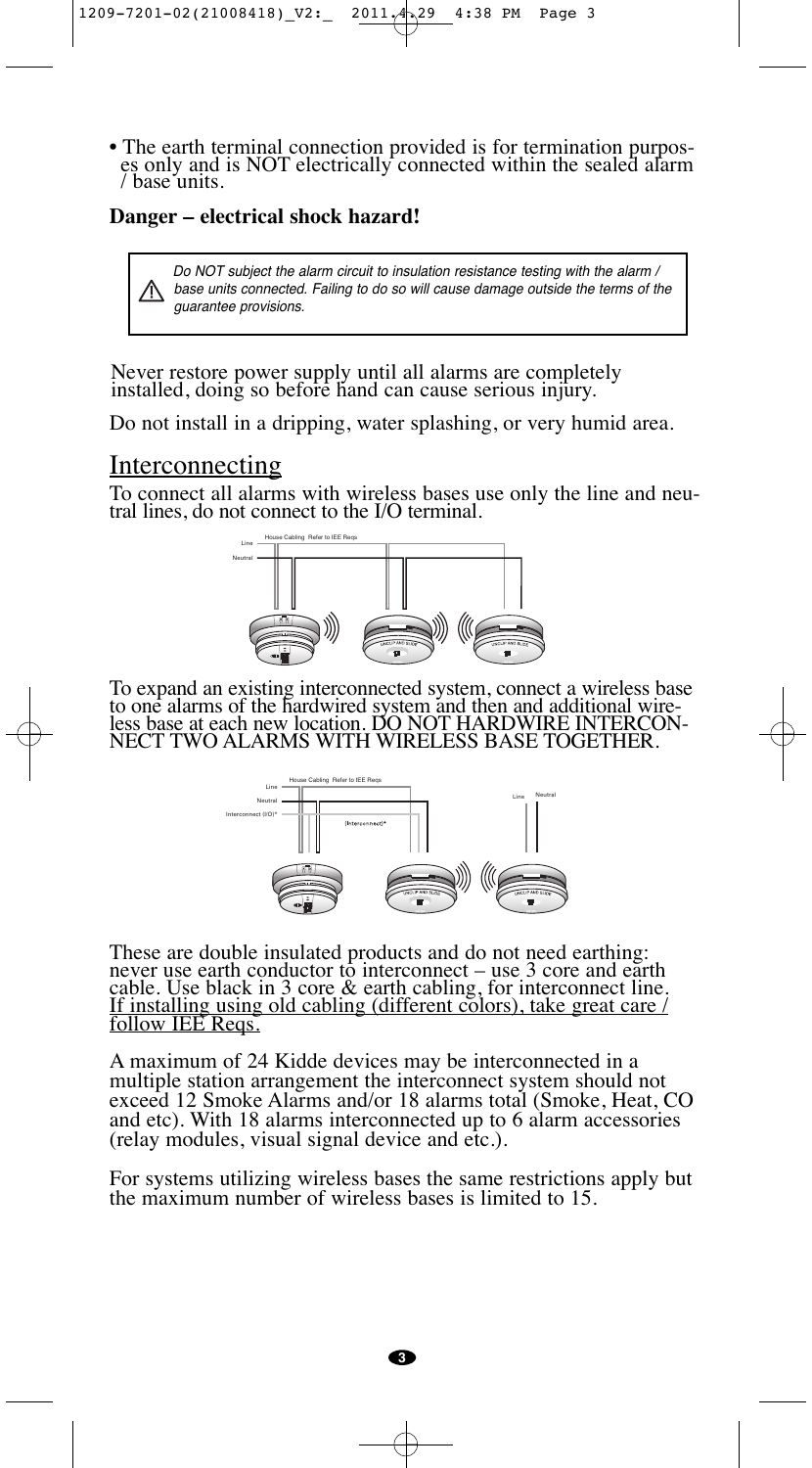# RF-SFTP Wireless Base Set – Up

- 1. The smoke alarms and wireless base should be positioned as recommended in the installation guides supplied with the alarms with special care to avoid possible causes of interference with the RF signal(such other wireless products, electronic devices and large metal objects).
- 2. The installation method for the alarms and base is described in the smoke alarm installation manual for the alarms. All wiring connections are made via the under side; the wireless base is sealed and does not contain any user serviceable parts.
- 3. Bring house wiring through a dry lining box into back of alarm; side entry, via mini trunking is also possible by carefully knibbling away edge on trim-plate. Make good joint, with white sealant, if necessary. When installing the base using trunking, do not attempt to break or knockout the sections out, use a tool to cut them and prevent damaging the base.

#### Figure 1, Mounting Methods



- 4. Mains alarms and the mains powered RF-SFTP wireless base are designed for installation by a competent, qualified electrician, in accordance with the latest I.E.E. Regulations and complying with relevant Building Regulations. Provide mains power to all units, with which the rechargeable battery is turned on for service.
- 5. Care should be taken to insure the wires are pressed firmly into the appropriate holes on the terminal block (Do not use slots for wire retention, see figure d). Pull back lightly on each wire to verify it is seated well.)

Figure 2, Terminal Block



6. Verify that the power is on,the power is present when the amber and green LEDs are illuminated. Choose a unit in a central location as the master unit. This unit will enrol the other units(create a linked system) during the remaining process; the remaining units will then be remote units. Press the enrol button on the master unit until the amber LED turns off (takes approximately 5 seconds) and begins to flash on/off every 2 seconds with the green LED flashing every 4 seconds. (This indicates this unit is broadcasting as the MASTER unit). THIS UNIT IS NOW THE MASTER WIRELESS BASE

### Figure 3. Side of Base with Alarm Attached

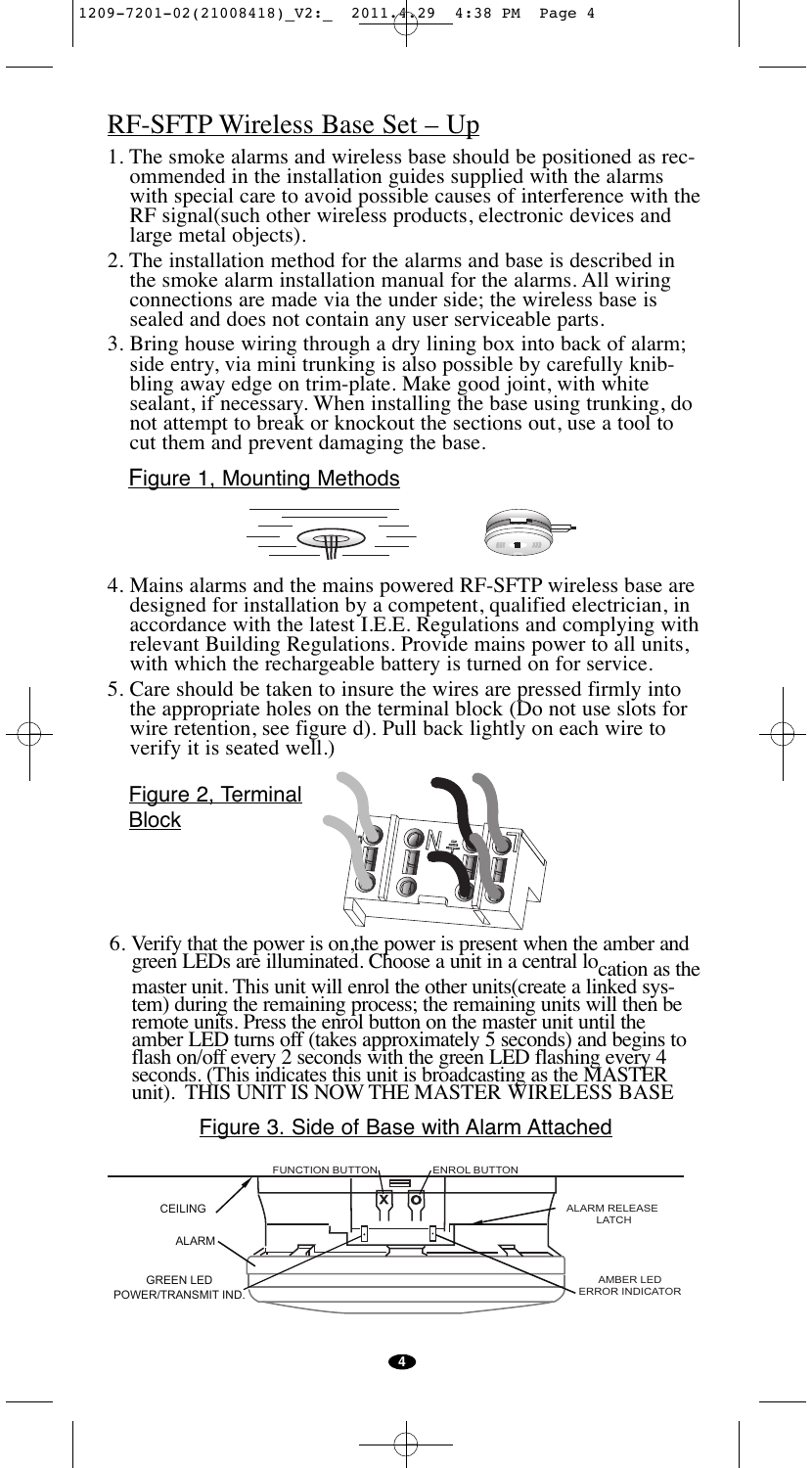- 7. Go to the nearest unit (this will be a remote unit) and press and release the enrol button. The amber LED will flash - 2 seconds on and 2 seconds off (it may immediately start flashing 1-6 times if it catches a message from the master).When it has received an invitation from the master unit the amber LED will flash 1-6 times every 4 seconds to indicate the signal strength; a good signal level is indicated by 3 or more flashes. If the remote is only flashing 1 or 2 times, try rotating the wireless base or moving it away from obstructions like large metal objects and lighting fixtures.
- 8. Press the enrol button on this remote; the amber LED will blink rapidly showing it is enrolled, and that the system is still in enrolment mode.
- 9. Repeat this procedure with all other remote alarms.
- 10 Return to the master unit and press the enrol button. This will cause the green LED to go out for one second in ten to indicate the master is broadcasting.
	- Failure to follow this procedure will cause the master unit to time out after ten minutes automatically enrolling any other compatible systems nearby that are being set up / enrolled.
- 11. To visually check the system is operating
	- The master unit is recognised by the green LED flashing 1 second every 10 seconds.
	- A remote is recognised by a quick flash of the green LED once every 10 seconds.
- 12.The system is now functional.
	- If the amber LED flashes every 10 seconds it indicates that the battery is low and will require 24 hours to become fully charged whilst connected to the mains supply'
	- Pressing the enrol button during enrolment will end the process and put the unit back into standby even if not enrolled with other units. Any unit can be reset to its factory settings; refer to the following section, "Resetting unit to factory condition" for details.

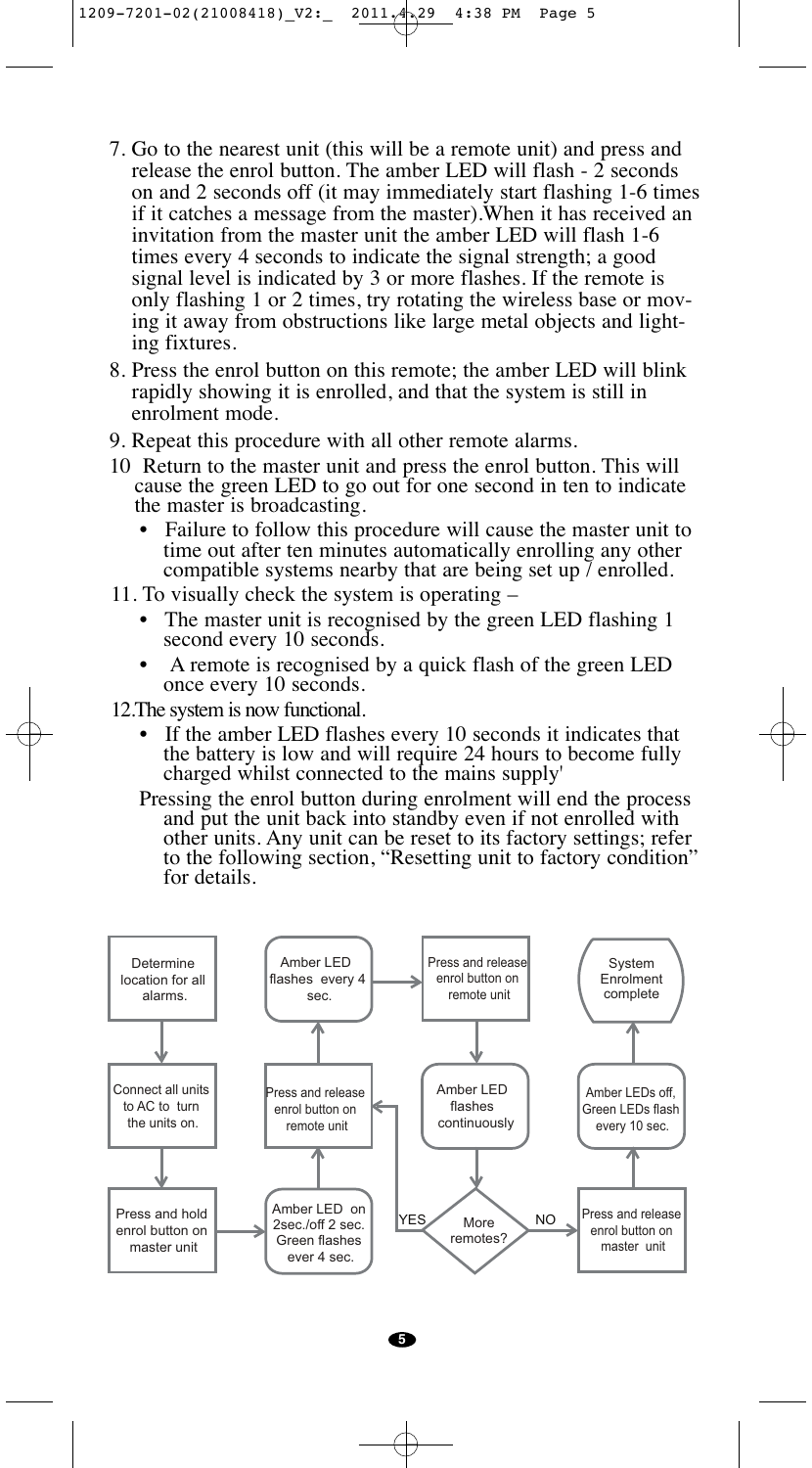# LED Settings Chart

| 4:39<br>$9-7201-02(21008418)$ V2:<br>2011.<br>29<br>PM<br>Ε<br><b>LED Settings Chart</b> |                                    |                                 |                                                                               |  |
|------------------------------------------------------------------------------------------|------------------------------------|---------------------------------|-------------------------------------------------------------------------------|--|
|                                                                                          | Green                              | Amber                           | Comment                                                                       |  |
| Factory<br>setting                                                                       | On                                 | On                              | Not enrolled in<br>system                                                     |  |
| Enrol<br>mode                                                                            | Blinking every 4<br>sec.           | 2 seconds on every<br>4 seconds | Master unit enrolling<br>remotes.                                             |  |
|                                                                                          | On                                 | 2 seconds on every<br>4 seconds | Remote waiting                                                                |  |
|                                                                                          | Flashes                            | 1-6 flashes every 4<br>seconds  | Remote<br>communicating                                                       |  |
|                                                                                          | On                                 | <b>Blinking</b>                 | Remote enrolled                                                               |  |
| Normal<br>operation                                                                      | Off 1 second every<br>10 seconds   | Off                             | Master unit                                                                   |  |
|                                                                                          | Off 0.5 second<br>every 10 seconds | Off                             | <b>Remote Unit</b>                                                            |  |
| Error<br>modes -<br>Remote<br>unit                                                       |                                    | Flashes every 2<br>seconds      | Has poor or no<br>communication link<br>with master unit.                     |  |
| Error<br>modes-<br><b>Master</b><br>Unit                                                 |                                    | Flashes every 5<br>seconds      | Poor or no<br>communication with<br>at least one remote<br>unit.              |  |
|                                                                                          |                                    | Flashes every 2<br>seconds      | Poor or no<br>communication with<br>(all) remote unit(s).                     |  |
| Low<br><b>Battery</b>                                                                    |                                    | Flashes every 10<br>seconds     | AC Power has been<br>disrupt for exteneded<br>period or battery is<br>faulty. |  |

# Fault Finding Chart

| Indiction                                                                                             | Status                                                                                                      | Action                                                                                                                                              |  |
|-------------------------------------------------------------------------------------------------------|-------------------------------------------------------------------------------------------------------------|-----------------------------------------------------------------------------------------------------------------------------------------------------|--|
| No LED function when connected Unit is not powered and will not<br>to 230VAC Mains                    | function                                                                                                    | Check to insure battery is connect-<br>ed correctly and the connector is<br>seated completely. Check that<br>power is present at the connection.    |  |
| Amber LED is not on/Green LED<br>blinks off quickly ever 10 seconds   mains power and operating cor-  | Unit is a remote station, has AC<br>rectly                                                                  | No Action needed                                                                                                                                    |  |
| Amber LED is not on/Green LED<br>turns off for 1 second ever 10<br>seconds                            | Unit is a master unit. has AC<br>mains power and operating cor-<br>rectly                                   | No Action needed                                                                                                                                    |  |
| Amber and green LEDs are not<br>on or flashing*                                                       | Unit has no mains power                                                                                     | Check breaker and have an elec-<br>trician check the circuit for proper<br>AC mains power.                                                          |  |
| Amber LED flashes every 2 sec-<br>onds and the green LED is lit<br>continuously                       | Unit is a remote station and does<br>not have a reliable communica-<br>tion path with the master unit.      | Determine if there is an obstruc-<br>tion like a large metal object that<br>has been placed between the<br>remote and master units causing          |  |
| Amber LED flashes every 5 sec-<br>onds and the green LED blinks for 1<br>second once every 10 seconds | Unit is the master unit and does not<br>have a reliable communication path<br>with one of the remote units. | interference. Relocate the<br>obstruction or the RF units.                                                                                          |  |
| Amber LED every 2 seconds and<br>the green LED blinks for 1 second<br>once every 10 seconds or less.  | Unit is the master unit and has<br>lost communication with all<br>remote units.                             |                                                                                                                                                     |  |
| Amber LED flashes every 10<br>seconds and the green LED<br>blinks once every 10 seconds.              | Unit is in Low battery                                                                                      | Insure green LED is on indicating<br>230VAC Mains power is present for<br>at least 24 hours. After 48 hours with<br>power, contact customer support |  |
| Amber LED is one for 1 sec. then<br>off for 1 sec., green LED flashes<br>ever 4 sec.                  | Unit is master unit and is in enrol<br>mode.                                                                | Complete the enrolment process<br>and press the enrol button on the<br>master units                                                                 |  |
| Amber LED is flashing on and off<br>rapidly                                                           | Unit is a remote unit, is enrolled<br>but system is in enrol mode.                                          |                                                                                                                                                     |  |

\*Green LED is lit to show AC mains connected and flashes as detailed to indicate condition. When AC mains is not connected, green LED will flash rapidly to indicate it is transmitting in alarm/test state but will not flash otherwise.



 $\oplus$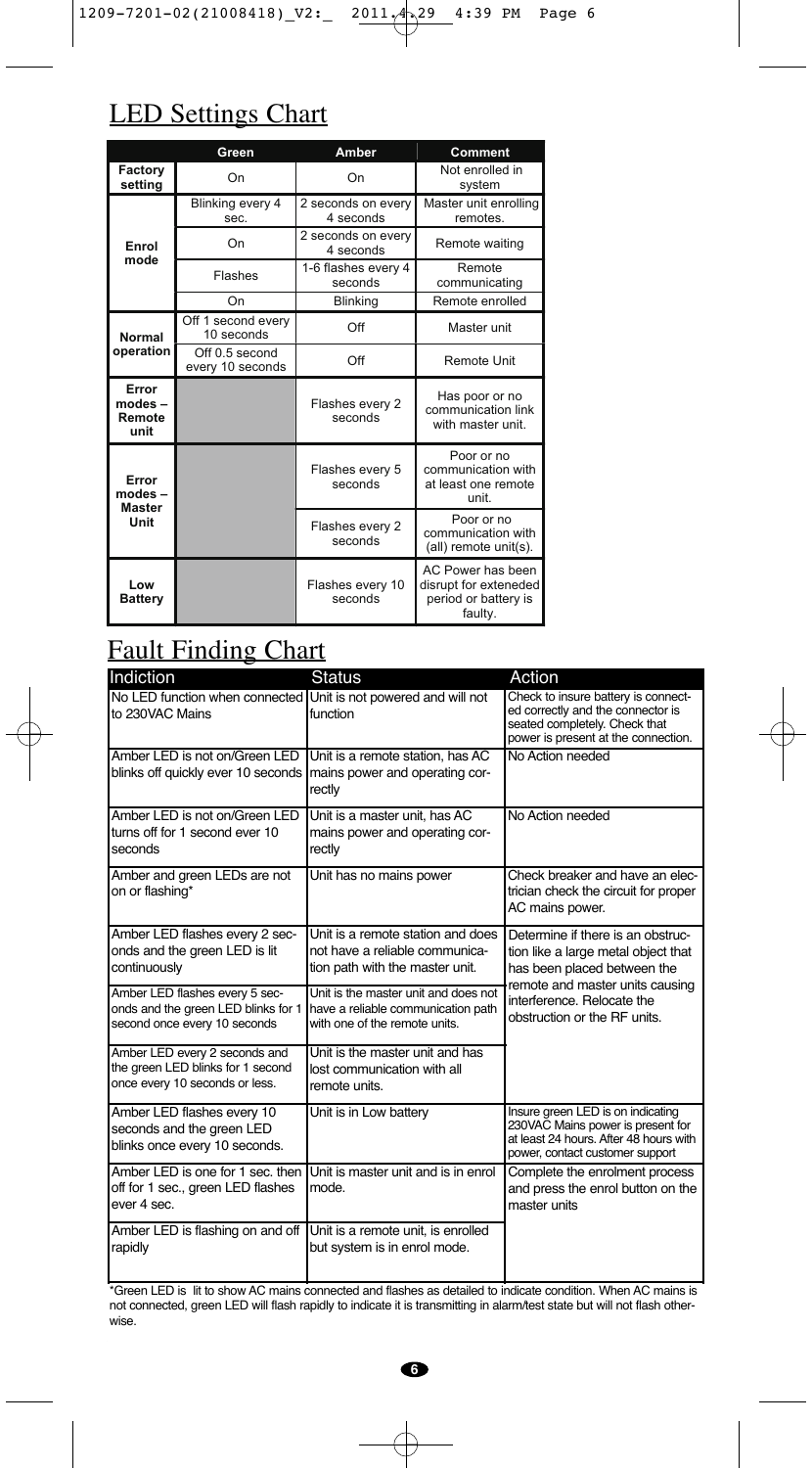1209-7201-02(21008418)\_V2:\_ 2011.4.29 4:39 PM Page 7

## Adding an additional wireless unit

This process is to enrol additional wireless bases to an existing system.

- 1. Install and power up the new unit. The Amber and the Green LED of the new wireless base will both be on.
- 2. Go to the master alarm. (See section 1 above to recognise a master and remote RF wireless base).
- 3. Press the enrol button for 1-2 seconds on the master RF wireless base. The amber LED will flash on for 2 seconds and off for 2 seconds. It is ready to enrol a new remote wireless base.
- 4. Press the enrol button for 1-2 seconds on the new remote alarm RF base. The amber LED on the wireless base will flash on for 2 seconds and off for 2 seconds. When the master unit invites it to join the amber LED on the remote wireless base will flash 1-6 times every 4 seconds.
- 5. Press the enrol button on the new remote to complete the process. The amber LED will blink rapidly indicating the remote has completed the enrolment process.
- 6. Return to the master unit and press the enrol button a second time to set the system.

#### Removing a wireless unit.

#### **NOTE: Alarms can be replaced without replacing the wireless base.**

- 1. If a wireless base needs to be removed from the system, remove power from the unit to be removed and wait for 5 minutes for the master unit to recognize the error. Go to the master unit (see section 1 as to how to distinguish between the master and remote RF units) and verify that the amber LED is flashing (or on continuously if there is only two units in the system). Press the enrol button on the master RF wireless base. The amber LED will begin to flash on for two seconds and off for two seconds.
- 2. Press the enrol button on the master unit a second time to finalise the new system.

### Resetting unit to factory condition.

- The wireless base may be reset to the factory settings at any time by pressing both buttons for ten(10) seconds. (this may be helpful if there is confusion during enrollment or if the base is being relocated).
- 1. Press and hold the function button before pressing the enrol button.
- 2. While holding the function button press the enrol button and hold both until the amber LED flashes rapidly 10 times and then remains lit.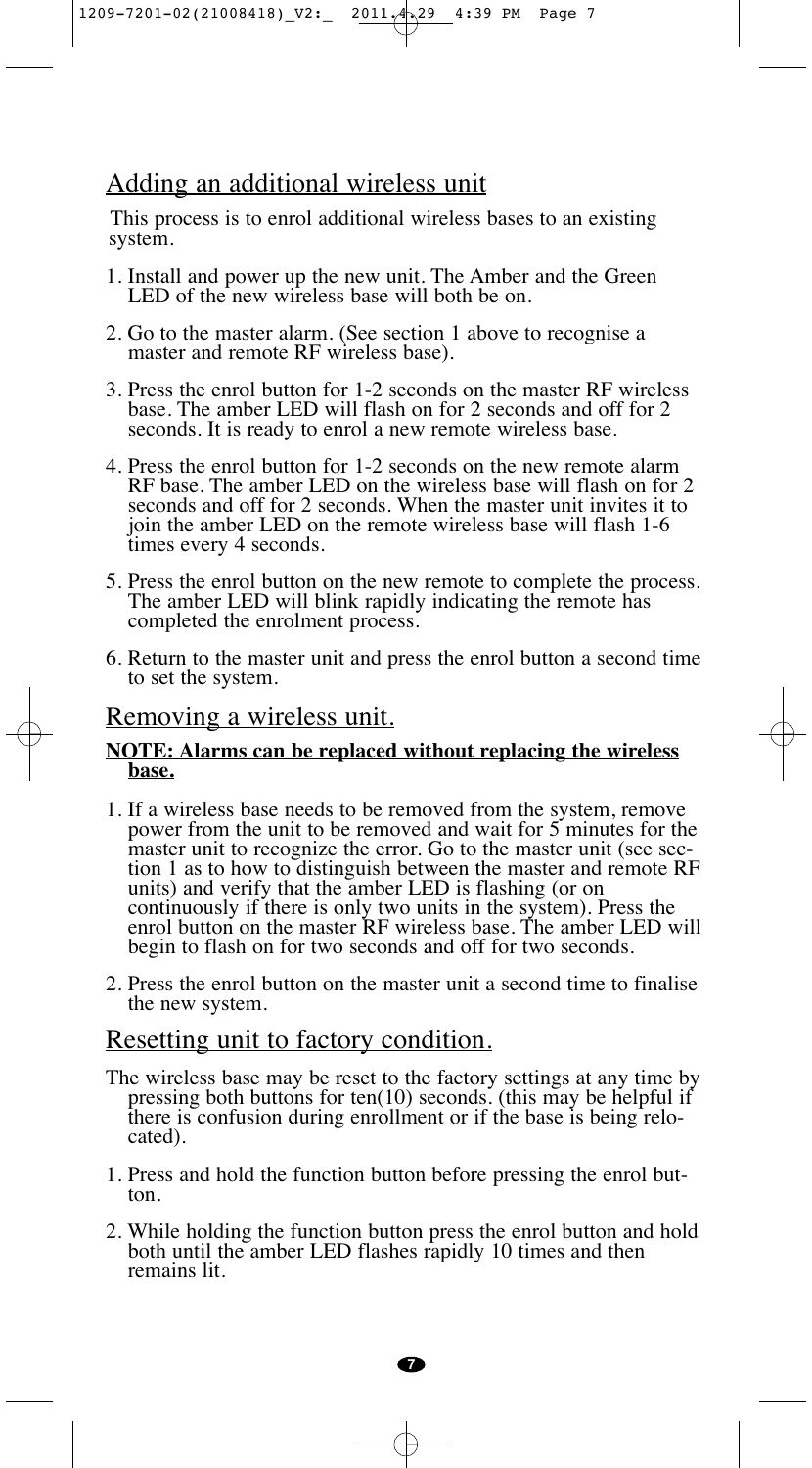### Monitoring the Wireless link.

- The system is designed to automatically and continuously monitor the wireless link between the alarm. when powered by AC mains (230Volts)
- The master alarm broadcasts every 10 seconds; the green LED will flash to indicate this.
- The master unit will monitor the response from each remote.
- If a remote has not communicated with the master unit within 2 minutes the master unit will send 4 rapid broadcasts to try to reestablish a link.
- If the communication with the remote is still absent the master amber LED will blink.
- If the remote has missed the master for 2 minutes the remote amber LED will flash every 5 seconds (see LED table).
- Once communication between the master and remote units is re-established, both units will automatically return to normal operation and the amber LED will stop flashing. This may take a couple a minutes once the link is re-established to clear the error.
- On battery backup the units are not supervised and only listen for messages. Re-establish AC power as soon as possible.

### Connecting the Remote Test and Hush Accessory

The remote test and hush accessory (model KN-RTH-RF) is a useful portable device allowing you to test and hush the alarms within the wireless system without the requirement to physically reach the alarms' test button. It can be affixed to a wall or used placed in a suitable location I.E. on a table.

#### **Please see owners manual supplied with the accessary for additional details.**



Each wireless base may have only one remote test and hush accessary enrolled at a time. We recommend you enrol it with the alarm in your main living area.

- 1 Press the enrol button on the base and ensure it has enter enrol mode indicated by the amber LED flashing.
- 2. Press any button on the accessory.
- 3. Verify the amber LED on the alarm has changed from 2 seconds on 2 seconds off to rapid blinking.
- 4. Press the enrol button a second time on the wireless base to complete the process.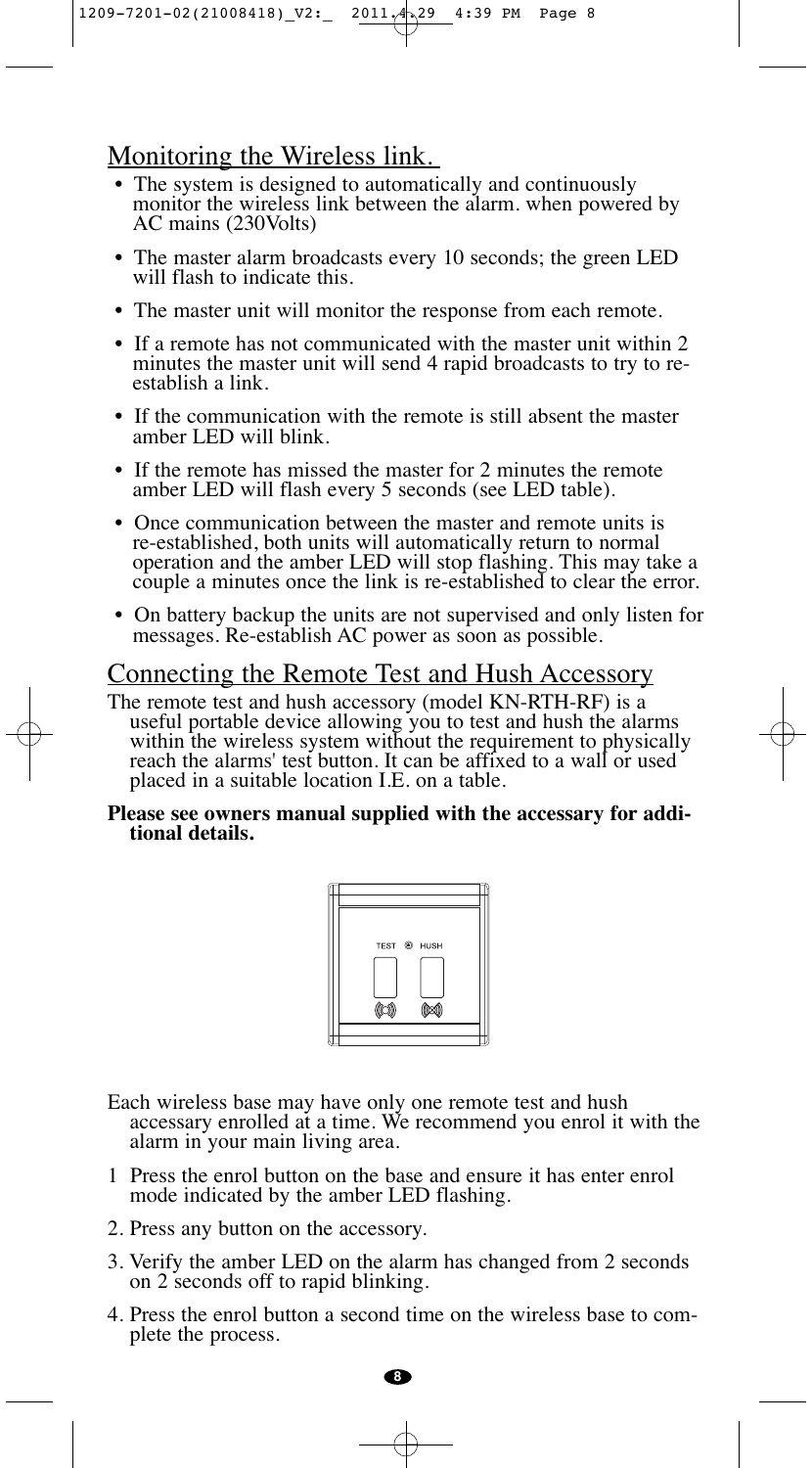### Technical Specification

| Mains power:             | 230VAC / 50Hz.                                           |
|--------------------------|----------------------------------------------------------|
| Backup Power:            | Lithium secondary battery with up to 3<br>month capacity |
| Temperature (operating): | $0 - 40$ °C                                              |
| Humidity:                | $0-95\%$ (non-condensing)                                |
| Radio Frequency:         | 868MHz                                                   |
| Wireless range:          | Greater than 150m in free space.                         |
| Mechanical:              | 12.7cm dia x 3.5cm                                       |
|                          | $150$ g.                                                 |

Approvals (Independently tested to comply with):

EMC Directive 89/336/EEC R&TTE Directive 99/5/EC ETSI EN 301 489-1 V1.8.1 (2008-04) ETSI EN 301 489-3 V1.4.1 (2002-08) ETSI EN 300 220-1 V2.3.1 (2009-04) ETSI EN 300 220-2 V2.3.1 (2006-04) EN 55022: 2006 EN 61000-3-2: 2006 EN 61000-3-3: 2005

# **Disposal**

ENVIRONMENTAL PROTECTION



Waste electrical products should not be disposed of with household waste. Please recycle where facilities exist. Check with Local Authority or Installer for recycling advice.